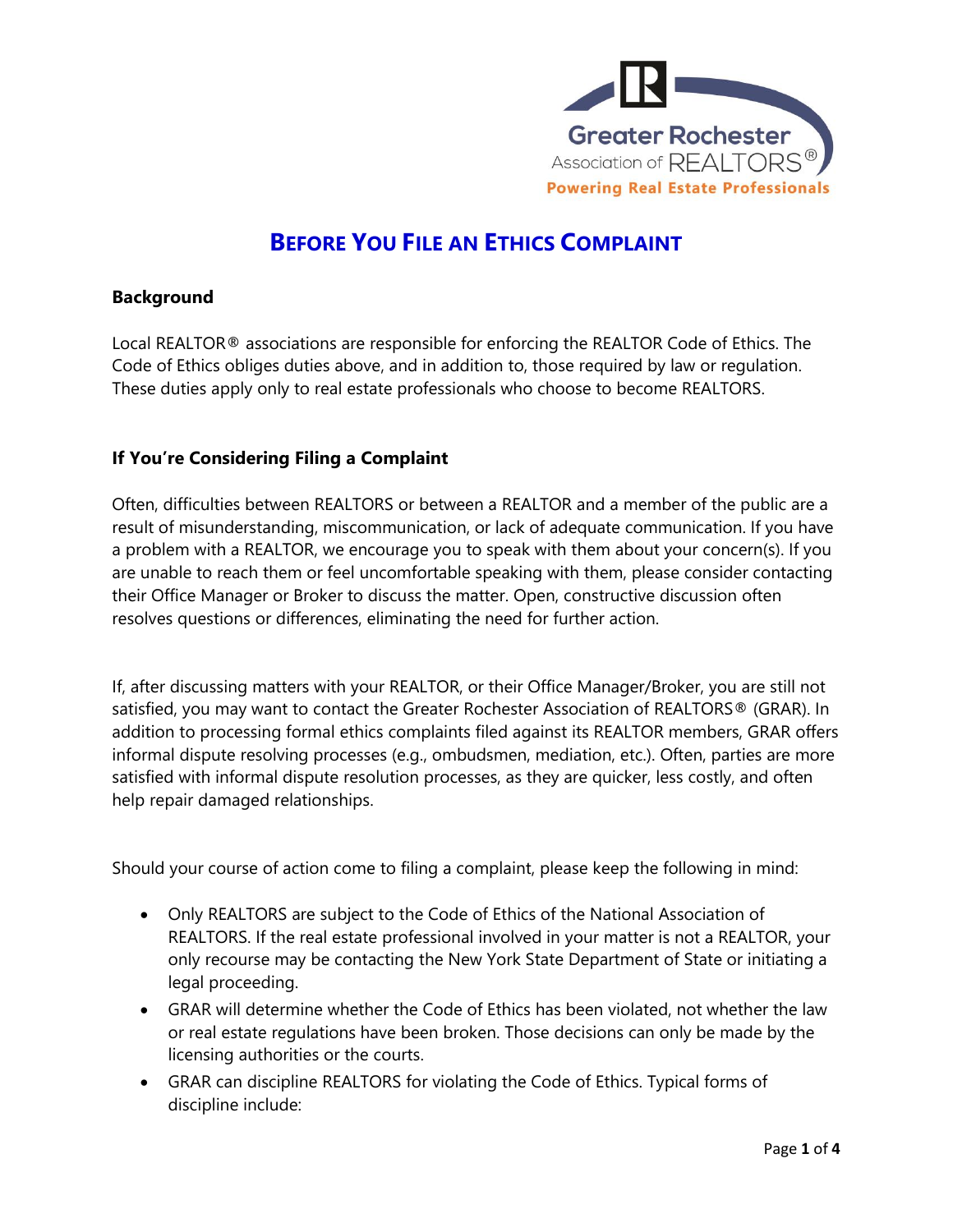- o Required education designed to increase their understanding of the ethical duties and other responsibilities of real estate professionals.
- o Monetary fines
- o Letters of reprimand
- For serious or repeated violations, a REALTOR'S membership can be suspended or terminated.

Note: Local associations cannot require REALTORS to pay money to parties filing ethics complaints; cannot award "punitive damages" for violations of the Code of Ethics; and cannot suspend or revoke a real estate professional's license.

#### **Filing an Ethics Complaint**

GRAR can provide you with detailed information on the procedures for **[filing an ethics](https://www.grar.org/file-a-complaint/)  [complaint](https://www.grar.org/file-a-complaint/)**. Here are some general principles:

- Ethics complaints must be filed with GRAR within one hundred eighty (180) days from the time a complainant knew (or reasonably should have known) that potentially unethical conduct took place.
- The **[REALTORS® Code of Ethics](https://www.nar.realtor/about-nar/governing-documents/code-of-ethics/2022-code-of-ethics-standards-of-practice)** consists of seventeen (17) Articles. The duties imposed by many of the Articles are explained and illustrated through accompanying **[Standards](https://www.nar.realtor/about-nar/policies/code-of-ethics-and-professional-standards)  [of Practice](https://www.nar.realtor/about-nar/policies/code-of-ethics-and-professional-standards)** or case interpretations.
- Your complaint should include a narrative description of the circumstances that lead you to believe the Code of Ethics may have been violated. (**[Sample narrative descriptions](https://www.grar.org/wp-content/uploads/2019/09/NAR-SAMPLE-ETHICS-NARRATIVES.pdf)**)
- Your complaint must cite one or more of the **[Articles of the Code of Ethics](https://www.nar.realtor/about-nar/governing-documents/code-of-ethics/2022-code-of-ethics-standards-of-practice)** which may have been violated. A hearing panel will decide whether the Articles expressly cited in complaints were violated - not whether Standards of Practice or case interpretations were violated.

## **Before the Hearing**

- Your complaint will be reviewed by GRAR's Grievance Committee. Their job is to review complaints to determine if the allegations made, if taken as true, might support a violation of the Article(s) cited in the complaint.
- If the Grievance Committee dismisses your complaint, it does not mean they don't believe you. Rather, it means that they do not feel that your allegations would support a hearing panel's conclusion that the Article(s) cited in your complaint had been violated. You may want to review your complaint to see if you cited an Article appropriate to your allegations.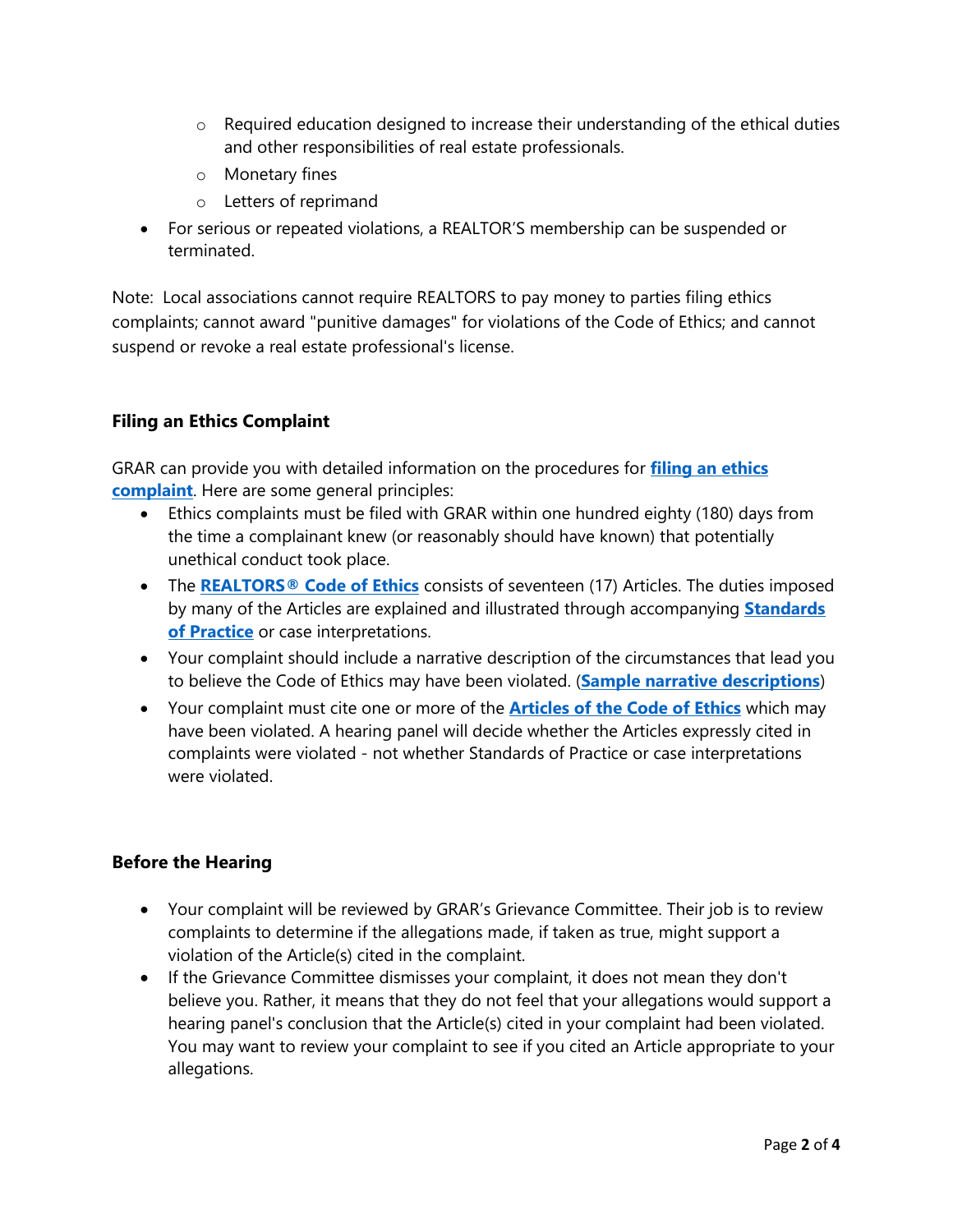- If the Grievance Committee forwards your complaint for hearing, that does not mean they have decided the Code of Ethics has been violated. Rather, it means they feel that if what you allege in your complaint is found to have occurred by the hearing panel, that panel may have reason to find that a violation of the Code of Ethics occurred.
- If your complaint is dismissed as not requiring a hearing, you can **[appeal that dismissal](https://www.nar.realtor/sites/default/files/applications-and-forms/2016/CEAM/e22.pdf)** to the **[GRAR Board of Directors](https://www.grar.org/about-grar/#board-of-directors)**.

## **Preparing for the Hearing**

- Familiarize yourself with the **[hearing procedures](https://www.nar.realtor/code-of-ethics-and-arbitration-manual/form-e-9-outline-of-procedure-for-ethics-hearing)** that will be followed. In particular, you will want to know about challenging potential panel members, your right to counsel, calling witnesses, and the burdens and standards of proof that apply.
- Complainants have the ultimate responsibility of proving that the Code of Ethics has been violated. The standard of proof that must be met is "clear, strong and convincing," defined as, ". . . that measure or degree of proof which will produce a firm belief or conviction as to the allegations sought to be established." Consistent with American jurisprudence, respondents are considered innocent unless proven to have violated the Code of Ethics.
- Be sure that your witness(es) and counsel (if needed) will be available on the day of the hearing. Continuances are a privilege - not a right.
- Be sure you have all the documents and other evidence you need to present your case.
- Organize your presentation in advance. Know what you are going to say and be prepared to demonstrate what happened **and how you believe the Code of Ethics was violated**.

## **At the Hearing**

- Appreciate that panel members are unpaid volunteers giving their time as an act of public service. Their objective is to be fair, unbiased, and impartial; to determine, based on the evidence and testimony presented to them, what actually occurred; and then to determine whether the facts as they are presented support a finding that the Article(s) charged have been violated.
- Hearing panels cannot conclude that an Article of the Code has been violated unless that Article(s) is specifically cited in the complaint.
- Keep your presentation concise, factual, and to the point. Your task is to demonstrate what happened (or what should have happened, but didn't), and how the facts support a violation of the Article(s) charged in the complaint.